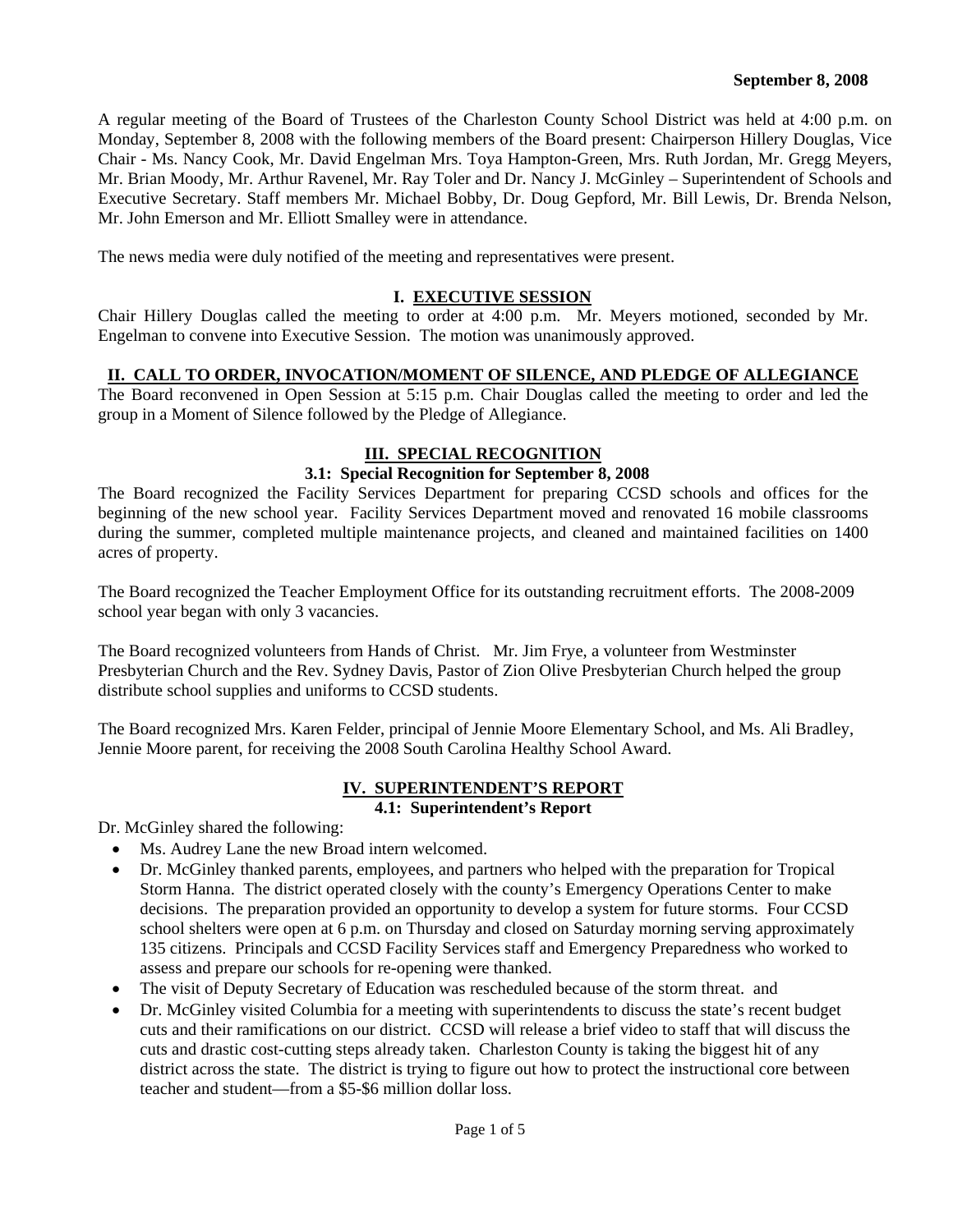• The district's PACT scores will be released to the public at 10 A.M. Wednesday. CCSD will send scores to the Board and post on the website on Wednesday. Dr. McGinley looks forward to seeing improvements, implementing our new Charleston Achieving Excellence plan, and continuing the forward momentum, in spite of the budget situation.

At this time, Ms. Cook requested staff provide the following updates to the Board.

- Academic Magnet High School campus information;
- School of the Arts Stings Teacher information;
- Contractors employed with the District with details such as their names, how much they are paid, and the department they work for; and
- Proceedings about sensitive information leaked and allegations about who leaked information.

# **V. VISITORS, PUBLIC COMMUNICATIONS**

## **5.1: Visitors, Public Communications**

- 1. Mr. Larry Blasch addressed the Board about improvements taken at Sea Island YouthBuild and asked the Board not to revoke the charter.
- 2. Ms. Emily Chong shared information about upcoming events at Academic Magnet High School and thanked the Board for its continual support.

# **VI. APPROVAL OF MINUTES/EXECUTIVE SESSION AGENDA ITEMS**

# **6.1: Open and Executive Session Minutes of August 25, 2008**

Ms. Cook motioned, seconded by Mr. Meyers approval of the Open and Executive Session minutes of August 11, 2008. The motion was approved 9-0.

## **6.2: Motions of Executive Session of August 25, 2008**

**1.1: Student Transfer Appeal** – The Board acted on one student transfer appeal as follows. The Board approved a student transfer release. The motion was approved 9-0.

**1.2: Property Matter** – James Island Charter High School Land – The Board approved a recommendation to proceed with purchase of land identified on TMS#428-00-00-008 and TMS #428-00-00-009 for a total purchase price of \$2,372,197.65 plus closing costs. The funding for this purchase is included in the 2005-2009 Capital Building Program that the Board approved earlier.

The Board approved a recommendation to allow staff to proceed with the purchase of land for James Island Charter High School. The motion was approved 7-2 (Douglas and Jordan).

**1.3: Change Order – Center for Arts and** Academics – The Board approved a recommendation of Amendment #008 in the amount of \$244,696 to the Thomas & Denzinger Architects, Inc. agreement dated January 1, 2004 that is associated with the Owner requested addition and plan revisions to the Academic Magnet High School. The funding for this project requires additional funding which requires future reallocation from the Building Program Contingency (Bond Proceeds) in the amount of 4,806,463.

The Board approved the recommendation for change order for the Center of Arts and Academics – Amendment #008 in the amount of \$244,696. The motion was approved 8-1 (Toler).

**1.4: Personnel Matter** – The Board received information on a personnel matter. No action was taken.

**1.5: Contractual Matter** – The Board received information on a contractual matter. No action was taken.

### **6.3: Financial Minutes of August 25, 2008**

Ms. Cook motioned, seconded by Mr. Engelman to approve the Financial Minutes of August 25, 2008. The motion was approved 9-0.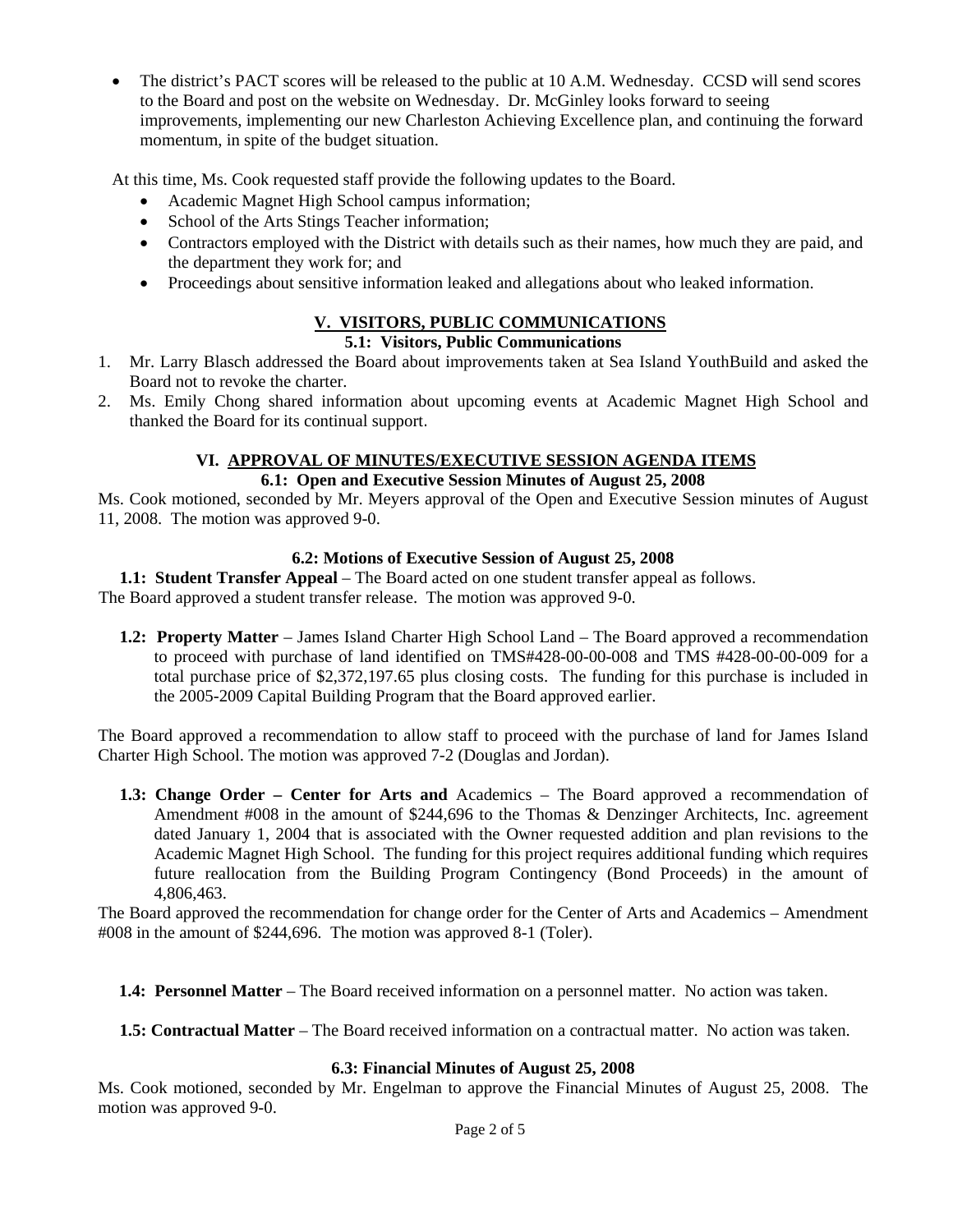# **VII: MANAGEMENT REPORT**

## **7.1: Audit and Finance Committee Meeting Update**

Ms. Kathleen Milne, Internal Auditor for the District provided an update to the Board on the Audit and Finance Committee meeting of August 21, 2008.

## **7.2: Budget Update**

Mr. Michael Bobby, Chief Financial Officer for the District presented an update to the Board on estimated budget cuts from the state listed below. Currently, student enrollment is down by 300. While the number of elementary students increased, the number of middle and high school students decreased.

- Education Finance Act Funds \$200,000
- Education Improvement Act Funds \$900,000
- Special Revenue Funds \$200,000

Staff will continue with strategies to re-build fund balance and re-constitute operations. The full story on state reductions may not be known until mid to late September. Therefore, a plan will be developed to further curb expenditures, re-purpose from GOF to other sources and staff will continue to seek out revenue generation options.

## **7.3: Plan for School Consolidation & Public Engagement**

Dr. McGinley presented information to the Board on school consolidation and public engagement in response to a request the Board made last spring. The goals, criterias, public engagement and decision making process in the Replicating Success: School Effectiveness and Efficiency Plan were outlined. After sharing the plan with impacted areas, staff will bring a recommendation to the Board on November 10, 2008 or January  $12<sup>th</sup>$  2009.

After the presentation, Dr. McGinley received input from the Board. The overall response from the Board was positive. Board input follows.

- Mrs. Jordan urged the Board to be mindful of the impact voluntary student transfers, authorized by the Board, could have on school consolidation decisions.
- Ms. Cook suggested the Board take an extensive look at consolidation before making decisions on property sales.
- Mr. Ravenel suggested that since a number of schools in the district that are half-full, consolidation should be considered to make room for charter schools with facility needs.
- Mr. Meyers encouraged staff to weigh in educational value over facility condition and said that Academic Magnet High enrollment is below 600 students by design, therefore, it should not be penalized.
- Mr. Douglas reminded staff that many things done were over the years impacted student enrollment such as relocation of upper grades at Dunston. He suggested the approach should be to make the District more efficient and stated that "the Board must decide if a moratorium was needed to put additional schools and programs on hold." Mr. Douglas also requested information on additional funds required to fund all schools in Charleston County School District as charter schools.
- Mr. Moody suggested the plan be called "School Restructuring Criteria". He went on to suggest that it was necessary to deliver better services for less money.
- Mrs. Green said it's a business decision and necessary to look at consolidation evaluating objectively.
- Ms. Cook said students shouldn't be trapped in failing schools referencing Frierson Elementary. She went on to say the District must stop bleeding schools that fail children.

Dr. McGinley ended the discussion by stating that she would bring the proposal back to the Board for approval.

# **VIII: CHARLESTON ACHIEVING EXCELLENCE UPDATE**

**8.1: Using MAP Data to Guide School-wide Change** 

Page 3 of 5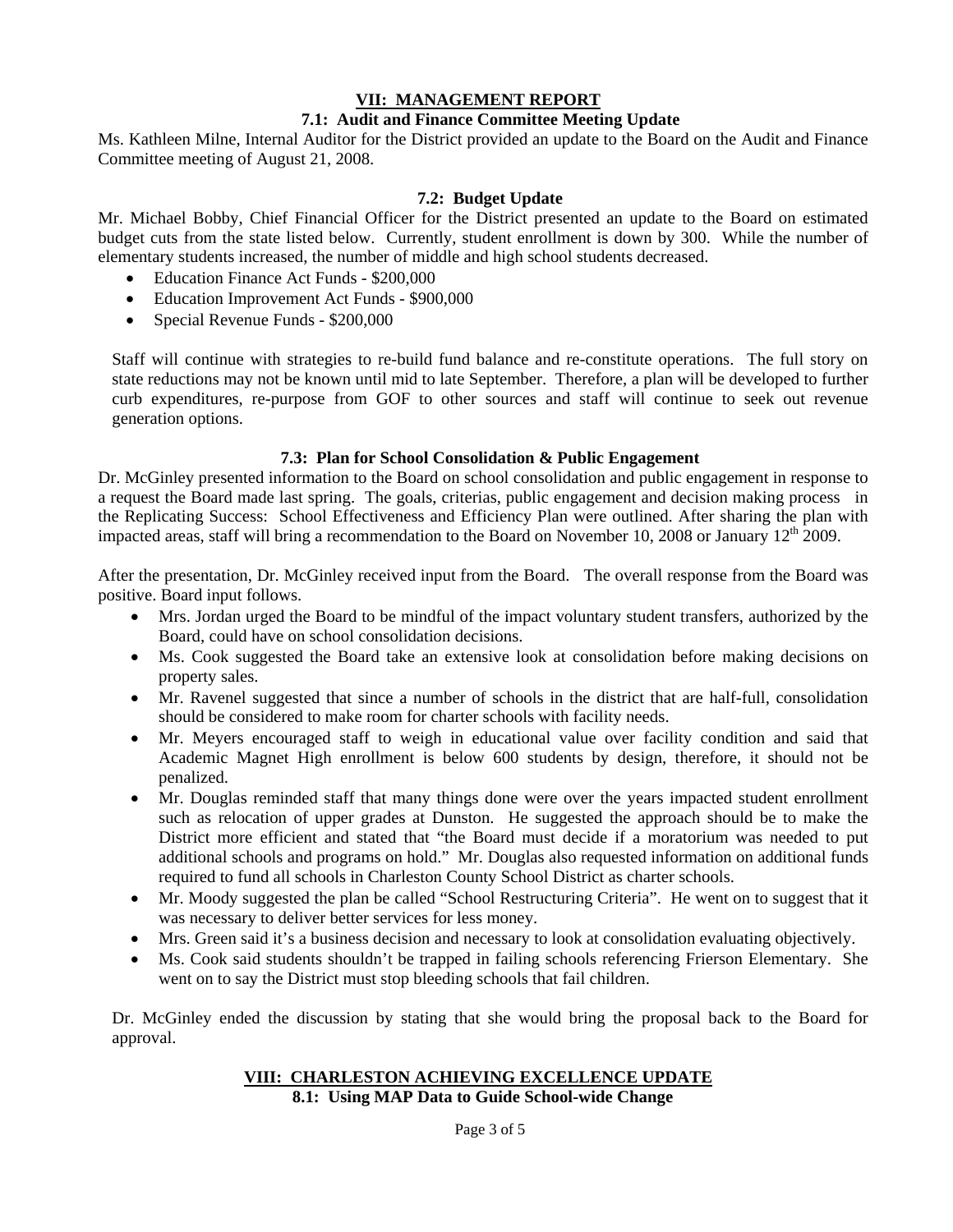Ms. Eve Conroy the literacy coach at Pepperhill Elementary presented information on Using MAP Data to Guide School-wide Change.

### **8.2: Summer Work Execution**

Mr. Bill Lewis, Mr. Mark Cobb and Ms. Connie Britton presented information to the Board on summer work execution highlighting Capital Programs, Facility Services, Information Technology and Furniture Fixtures and Equipment projects they completed during the summer.

### **IX**. **POTENTIAL CONSENT AGENDA ITEMS**

## **9.1: First Reading – Revised Board Policy – BCA – Board Member Code of Ethics**

*A recommendation to approve the first reading of revised Board Policy BCA – Board member Code of ethics.* 

On behalf of the Policies Committee, Mr. Meyers motioned approval of the first reading of Board Policy BCA – Board Member Code of Ethics. The motion was approved 7-2 (Engelman and Toler).

### **9.2: Home School Applications**

*A recommendation to approve home school applications.* 

Ms. Cook motioned, seconded by Mr. Meyers approval of home school applications. The motion was approved 8-1 (Douglas opposed).

### **9.3: Proposed Revision to Audit Committee Charter**

*A recommendation to approve the revision to the Audit Committee Charter.*  Mr. Moody motioned, seconded by Mr. Meyers approval of the recommendation to revise the Audit and Finance Committee Charter, at no cost to the district. The motion was approved 9-0.

### **9.4: Internal Audit Charter**

*The Board received the Internal Audit Department Charter and Executive Endorsement as information.* 

### **9.5: 2009 Annual Audit Plan**

*The Board received the 2009 Annual Audit Plan as information.*  Mr. Moody motioned, seconded by Mr. Meyers to receive the 2009 Internal Audit Charter as information. The motion was approved 9-0.

#### **9.6: Procurement Audit – July 1, 2002 – June 30, 2006**

*A recommendation to accept the audit report as issued with corrective actions listed by the District to address the audit findings.* 

Mr. Moody motioned, seconded by Mr. Meyers approval of the recommendation to accept the audit report as issued with corrective actions listed by the District to address the audit findings. The motion was approved 9-0.

### **9.7: Public Easement for C.E. Williams**

*A recommendation to approve a public easement for public right of way for C.E. Williams Middle School, at no cost to the district.* 

Mr. Moody motioned, seconded by Mr. Meyers approval of the recommendation to approve a public easement for public right of way for C.E. Williams Middle School. The motion was approved 9-0.

## **9.8: Bid Award – Haut Gap**

*A recommendation to award to Newton Builders, Inc. for Haut Gap Middle School in the amount of \$12,575,500.00. Funds for this project are within the Board approved budget, no additional funds are required.* 

Page 4 of 5